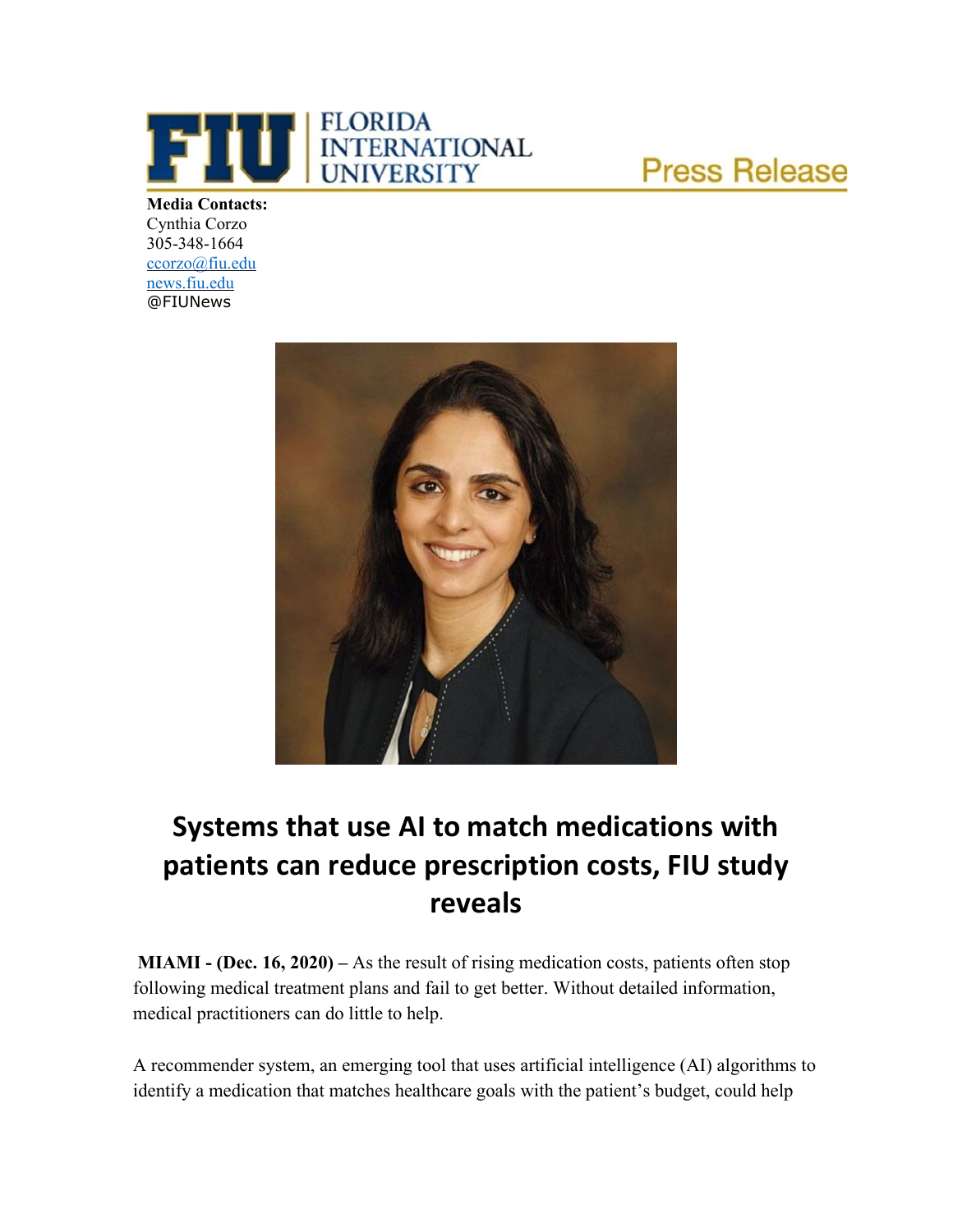solve the issue on both fronts, according to new research from Florida International University's College of Business (FIU Business).

Recommender systems are used extensively in e-commerce to give consumers suggestions for products similar to those they've bought in the past. The study found a general tendency among medical practitioners to reduce healthcare costs by prescribing lower-cost medications with similar outcomes to their patients when price information was provided by a recommender system.

"The idea is to give recommendations and price information to the providers at the time the prescription is issued so they pick what's best for their patient," said Lina [Bouayad,](https://business.fiu.edu/faculty/expert-guides.cfm?FlagDirectory=Display&Emp=bouayadl) associate professor of information systems and business analytics at FIU Business and one of the researchers. "This is relevant because if the patient can't afford the medicine, they won't take it and won't get well."

Published in the December 2020 issue of *[Management](https://urldefense.proofpoint.com/v2/url?u=https-3A__misq.org_skin_frontend_default_misq_pdf_V44I4_14435-5FRA-5FBouayadPadmanabhanAbstract.pdf&d=DwMFaQ&c=lhMMI368wojMYNABHh1gQQ&r=gWPkNiVga8j9UBYsz54fvQ&m=eDOTZFdSmeZu8Kc3ssvRSye2eTC3KaxXJMEjZc7UMws&s=BbIEBc26AnTsoYMr24sy7NbAyV1fMZrEkw01Lj3QVfk&e=) Information Systems Quarterly*, the research consisted of two controlled experiments and one interview-based survey. A total of 160 practicing physicians, nurse practitioners and physician assistants participated in the study.

In the experiments, medical practitioners were presented with six cases of fictional patients that included patient information and associated medication lists. As the doctors prescribed medications, the recommender system showed in real time alternative medications and their corresponding prices.

Researchers analyzed the impact of various cost-aware recommender systems on prescription-choice behavior, including how time constraints on practitioners affects the use of such cost-aware systems and the effect of practitioner experience on the evaluation and adoption of cost-aware recommendations in clinical settings.

"Physician assistants and nurse practitioners always switched to the lower-cost option. Their behavior, however, changed under high time pressure," Bouayad said. "By contrast, physicians, with more experience dealing with time pressure, were not impacted."

Bouayad conducted the research with professors Balaji Padmanabhan of the University of South Florida and Kaushal Chari of the University of Wisconsin–Milwaukee.

**-FIU-**